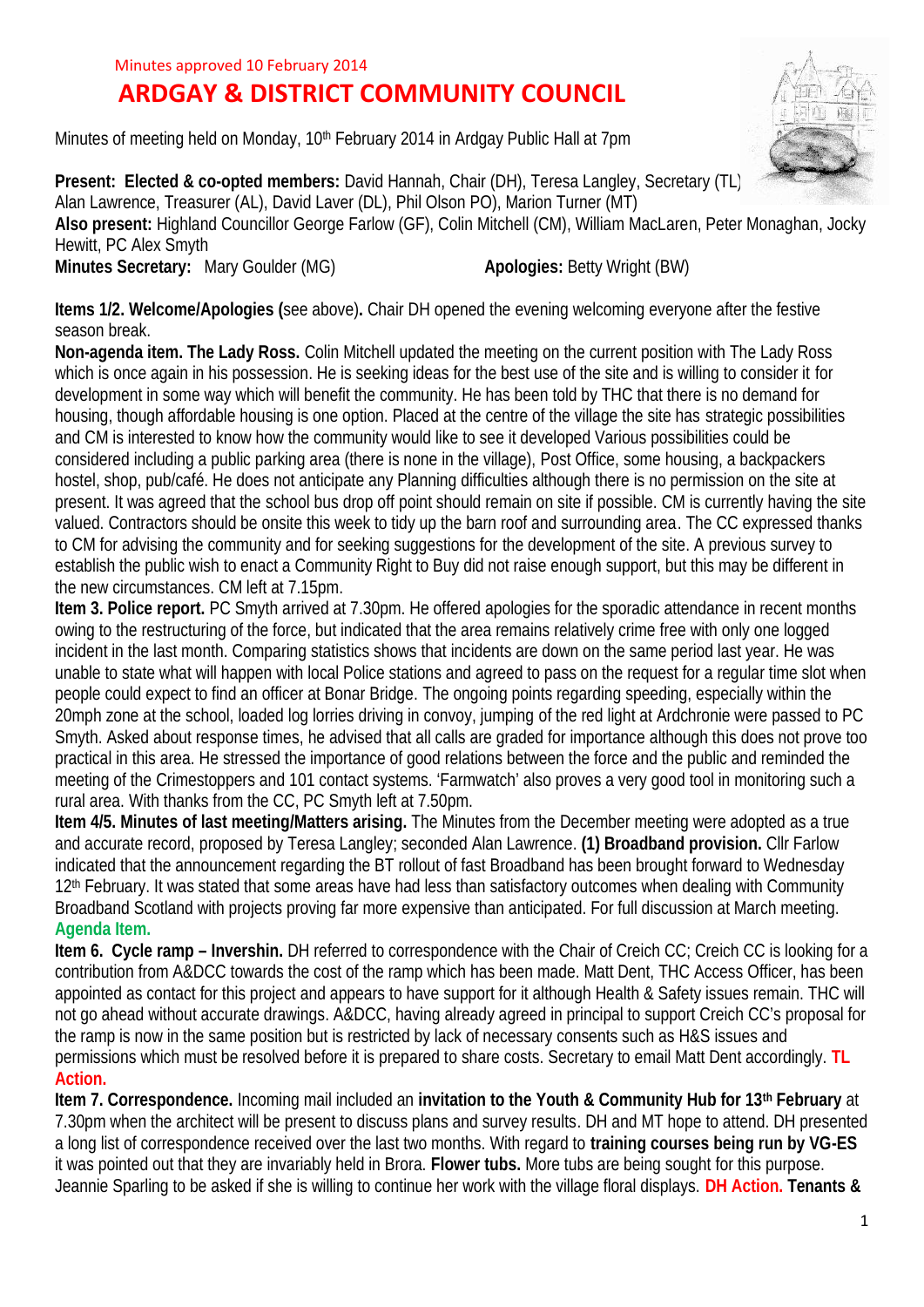## Minutes approved 10 February 2014

**Residents Group** is proving very useful and establishing good communication with THC. Information could also be placed on the CC website if passed to PO.

**Item 8. Treasurer's report. (AL)** Treasurer's account stands at £1319.45 with outstanding cheques of £66.00. The Projects Account balance is £5220.19 with outstanding cheques amounting to £91.40. The Toilets Account has a current balance of £3.65.

**Item 9. Secretary's report (TL).** TL will submit an application on behalf of the CC to the Beinn Tharsuinn Fund for office equipment to be used by CC. **TL Action.** She continues to use the Library facility for some CC copying/printing. A previous reference to the Heritage Society being interested in maintaining floral displays at the station platform was checked but the KOSHS was not aware of any involvement. No reply has yet been received from Friends of the Far North Line regarding their possible help. The question of reimbursement for those floral costs was raised by the Treasurer. DH to consult with Jeannie Sparling to see who paid for them before.

**Item 10.Windfarms. Achany.** At a recent meeting the Panel discussed options with regard to the Kyle of Sutherland Apprenticeship scheme which is reaching the end of its current funding. Consideration is being given to widening the scheme to work with Gordonbush which could release new funds. The SSE & E.ON Fund Framework has been reviewed and the CC will receive updated information with the request for approval.

**Item 11. Kyle of Sutherland Development Trust update.** Report from the Development Office indicated fifteen ongoing projects with which the Trust is involved. It is hoped to improve the 'back office' services to offer these facilities to the public. The result of the application to the Big Lottery Fund to enable the community buy out of the Bonar Bridge Post Office is expected soon. The Trust anticipates four new jobs will be created in the coming months, all based in the Trust offices. 40<sup>th</sup> Bridge Celebrations continue including a project to create three fabric panels depicting the three bridges which have been over the Kyle; the panels perhaps to be located at Migdale Hospital when completed. Working with the Trust, the Heritage Society is planning an activities day in June which will be a WW1 commemorative day involving the local schools and youth groups among others.

**Item 12. Highland Councillor's report.** The first stage of work on the CASPLAN (Caithness & Sutherland Local Plan) has been completed with reporting on suggested sites now being carried out. Later stages cover the draft plan being put to THC Area Committee, the full THC and eventually to Scottish Government. The consultation stage will be held in due course, locally probably in Lairg. It is felt that with 151 CCs in the Highland Region it is no longer possible to consult on an individual basis with each one. THC has fewer resources than previously available for such consultations. **Item 13. Newsletter.** DH advised that he is standing down as Editor of the newsletter; the spring edition will be his last. The CC is looking for someone in Ardgay to take on the position. The newsletter is currently half way through the windfarm grant which helps to cover advertising and costs. A vote of appreciation for his very good work with the newsletter was made by CC members.

**Item 14. Any other competent business. (1) Parking in Ardgay.** DH wondered if THC might have some land which could be made available for a public car park; the only parking currently is all on privately owned land. TL suggested that the roadside bank which runs along the main road in front of Oakwood Place could be cut back with the land recovered being resurfaced and marked for parking. Cllr Farlow agreed to look into the feasibility of this and also to look at using the central area of Carron Place. **GF Action.** It was agreed that a central drop off point for the school buses must be maintained; this presently is on the ground in front of The Lady Ross.

**(2) Public opinion regarding a community buy out of The Lady Ross** should be sought and a letter urgently seeking this will be included in the next issue of the newsletter (3rd March). Mr Mitchell could be asked to provide a letter indicating his wishes to see the site used for community benefit. It might prove possible for the community to buy part of the site leaving the rest to be sold for other types of development. Secretary to seek further information from HIE Assets Management with regard to Community Right to Buy and access to the Scottish Land Fund. **TL Action. (3) Oakwood Place steps.** The dimensions of the steps are uneven leading to H&S problems. Recent falls by members of the public indicate the need for the handrail to be extended. This could be resolved if the proposed parking area is formed and an appropriate disabled ramp replaces the steps. TECS to be advised. **TL Action.**

**Item 15. Date and time of next meeting.** The next meeting will be on Monday 10<sup>th</sup> March 2014 at 7pm in the Ardgay Public Hall. DH submitted his apologies; TL will take the Chair.

Meeting closed at 9.10pm and was followed by a private session to discuss applications to the Beinn Tharsuinn Windfarm Community Benefit Fund. The outcome of discussions is noted below.